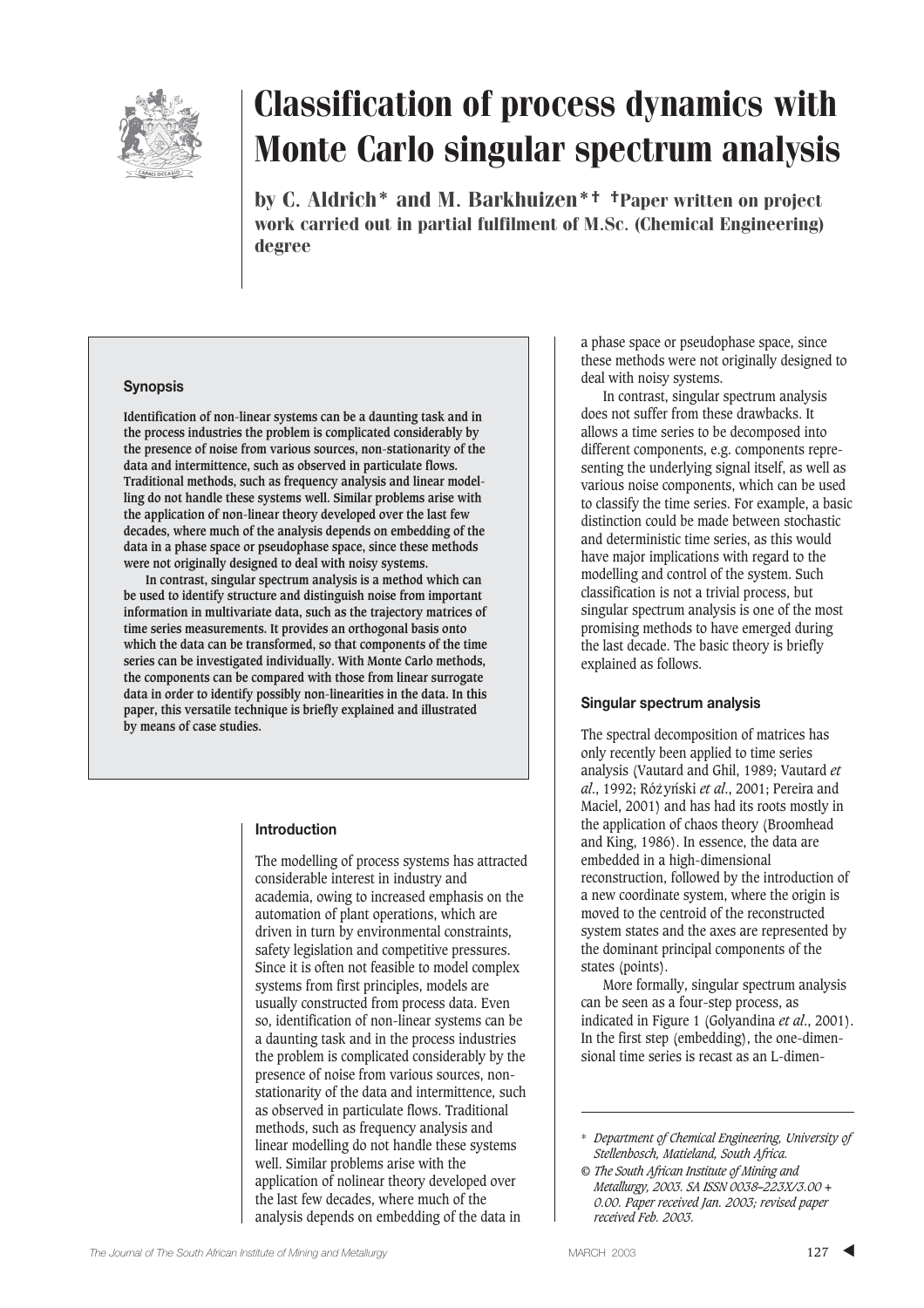

**Figure 1—Decomposition and reconstruction of a time series by use of singular spectrum analysis**

sional time series (trajectory matrix). In the second step (singular value decomposition), the trajectory matrix is decomposed into a sum of bi-orthogonal matrices of rank one. These two steps constitute the decomposition stage of singular spectrum analysis. In the third and fourth steps, which form the reconstruction stage of the process, the components are grouped and the time series associated with the groups are reconstructed. The process can be explained briefly as follows.

#### *Decomposition stage*

#### *Embedding of time series*

The embedding step is used to expand the original time series into what is referred to as the *trajectory matrix* of the system. The matrix is associated with a certain window length, i.e. the number of columns of the matrix into which the series is embedded. The series is expanded by giving it a lag of unity and creating a number of lagged vectors.

This can be illustrated by letting  $y_t$  be a selected time series.

 $y_i = [0; 2; 4; 6; 8; 10; 12; 14; 16; 18; 20]$ 

If the time series were to be embedded in a matrix with a window length of four, the resulting trajectory matrix *X* would be:

|  | $\overline{c}$ | 4     | 6  | 8  |
|--|----------------|-------|----|----|
|  |                | 6     | 8  | 10 |
|  | 6              | $8\,$ | 10 | 12 |
|  | $\bar{8}$      | 10    | 12 | 14 |
|  |                | 12    | 14 | 16 |
|  |                | 14    | 16 | 18 |
|  |                | 16    | 18 |    |
|  |                |       |    |    |

The optimal size of the embedding window (number of columns in the trajectory matrix) should be sufficient in order to capture the global behaviour of the system, as indicated by the minimum of either the point of linear decorrelation (where the correlation between the first and last column in

matrix *X* is negligible), or the point where the correlation between the first and last column (lagged vectors) reaches its first minimum.

#### *Decomposition of time series*

Once the time series has been embedded into a trajectory matrix *X*, singular value decomposition (SVD) or equivalently, principal component analysis, is performed on the matrix lagged covariance matrix  $A = X^T X/(n-1)$ . With principal component analysis the trajectory matrix is decomposed into the product of a score (*T*) and a transposed loading (*P*) matrix which is equivalent to the sum of the outer products of pairs of vectors *ti* and *pi*, from which *T* and *P* are composed.

$$
X = TP^{T} = t_1 p_1^{T} + t_2 p_2^{T} + ... t_k p_k^{T} + E
$$
 [1]

The number of principal components that should be retained depends strongly on the aims of the analysis. If it is purely for visualization purposes, it could be adequate to explain as little as 60% of the variance and therefore only a few principal components need to be retained. However, for modelling purposes it may be desirable to explain a much larger amount of the variance, thereby ensuring that none of the essential information from the data is lost. To accomplish this it would be necessary to retain a larger number of the principal components.

#### *Reconstruction stage*

The aim of the grouping step is to separate the additive components of the time series. In this situation, it can be seen as separating the time series into two groups, viz. the original signal and the noise component. The criteria for this separation are once again a matter that has not been formalized completely and it depends on knowledge of the data.

Once the principal components to be retained have been identified, a new time series with a reduced number of principal components can be reconstructed. This is done in the fourth step, diagonal averaging. The calculations involve

▲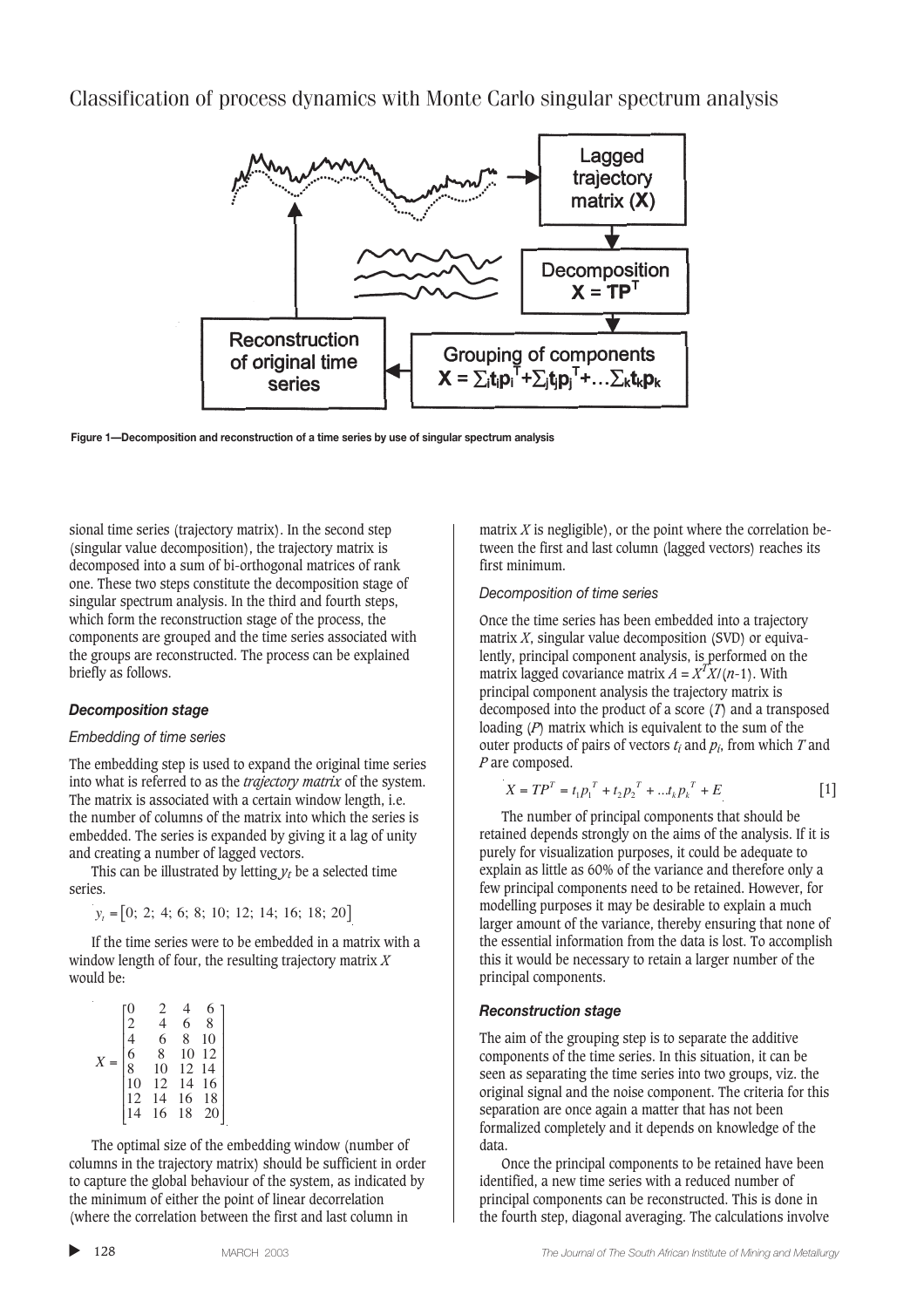taking the average of the matrix elements on each 'diagonal' of the matrix of the retained principal components. If properly reconstructed (smoothed), the time series should represent the underlying process dynamics more reliably, which should expedite process modelling, optimization and control.

#### *Multivariate time series*

Generally, in applications in process engineering, one is presented with series of measurements on a set of variables, rather than just a single variable. Multivariate or multichannel SSA as it is sometimes referred to, is a natural extension of the approach discussed above for a single time series and has been considered (Elsner and Tsonis, 1996, Golyandina *et al*, 2001). When considering *n* observations at equal time intervals on a set of *Q* variables or Q-channel time series  $\{X_q(t); q = 1, 2, \ldots Q\}$ , the generalization of SSA to a multivariate time series can be approached by first computing a trajectory matrix for each variable *X*, i.e. for the *k*'th variable

$$
X_{k} = \begin{bmatrix} X_{k,1} & X_{k,2} & \dots & X_{k,m} \\ X_{k,2} & X_{k,3} & \dots & X_{k,m+1} \\ \vdots & \vdots & \ddots & \vdots \\ X_{k,n'-1} & X_{k,n'+1} & \dots & X_{k,n} \end{bmatrix}
$$
[2]

with  $1 \le k \le \mathcal{Q}$ . These lagged trajectory matrices are subsequently used to form an augmented trajectory matrix, *D*  $=(X_1, X_2, X_3, \ldots, X_Q)$ , from which a grand lag covariance matrix,  $C_X$ , can be constructed, analogous to that obtained with a single time series (Broomhead and King, 1986). Each block  $C_{i,j}$  is a matrix containing estimates of the lag covariance between channels *i* and *j*.

$$
C_{X} = \begin{bmatrix} C_{1,1} & C_{1,2} & \cdots & C_{1,Q} \\ C_{2,1} & C_{2,2} & \cdots & \cdots \\ \vdots & \vdots & \ddots & \vdots \\ C_{Q,1} & \cdots & C_{Q-1,Q} & C_{Q,Q} \end{bmatrix}
$$
 [3]

#### *Monte Carlo SSA*

Monte Carlo singular spectrum analysis (MC-SSA) is a methodology for discriminating between various components of the time series, particularly components containing meaningful information and other components containing mostly noise (Allen and Smith, 1996). This problem is especially important in process engineering applications, such as modelling, control, data validation and filtering. Although so-called white noise (additive measurement noise) is relatively easy to detect and remove, the situation becomes more complicated when the noise also drives the system, such as is the case in autoregressive moving average stochastic processes. These stochastic processes have frequency spectra that decrease monotonically with frequency and are often referred to as warm-coloured.

MC-SSA involves a null hypothesis against which the data are tested, as well as a discriminating statistic. The data are first assumed to belong to a specific class of dynamic processes, e.g. 1st order autoregressive processes or more broadly stationary linear Gaussian processes in general, perhaps distorted by some non-linear measurement system (sensor). Surrogate data are subsequently generated from

this process and various statistics are calculated from both the surrogate and the original data (Theiler *et al*., 1992). If the calculated statistics of the surrogate and the original data are different, then the null hypothesis that the process that has generated the original data is of the same class as the system that has generated the surrogate data is rejected.

More specifically, let  $x \in \Re^n$  be a time series consisting of *n* observations,  $\psi$  a specific hypothesis,  $\Im \psi$  the set of process systems consistent with the hypothesis, and  $T: \Re N \to U$  be a statistic that will be used to evaluate the hypothesis  $\psi$  that *x* was generated by some process  $\mathfrak{F} \in \mathfrak{S}_{\psi}$ . In this paper, the statistic is the eigenspectrum of the time series from which it is possible to discriminate between the original data *x* and the surrogate data  $x_s$  consistent with the hypothesis given by the probability density of *T*, given  $\Im$ , i.e.  $p_{T,S}(t)$ .

#### **Generation of surrogate data**

#### *Surrogate data*

Surrogate data are artificially generated stochastic data that mimic certain features of an observed time series. For instance, surrogate data may have the same mean, variance, Fourier power spectrum or autocorrelation function as the measured time series. More formally, let  $\{x_i\}$ ,  $i = 1, 2, \dots N$  be an observed time series. According to the null hypothesis,  $x_i$  $= h(s_i)$ , where  $s_i$  is the realization of a (linear) Gaussian stochastic process, while *h* is a static measurement function, which could be non-linear. For a surrogate data set (*zj*) to represent the null hypothesis, it has to have the same autocorrelation function  $(R)$ , as well as empirical amplitude distribution (*A*) as the original time series at a sufficiently large time lag  $τ$ ", i.e.

$$
R_{Z}(\tau) = R_{X}(\tau), \text{ for } \tau = 1, 2, ... \tau
$$
\n[4]

and

$$
A_{Z}(z) = A_{X}(x) \tag{5}
$$

The general approach in surrogate data analysis is as follows.

- (i) Generation of sets of surrogate data, each similar to the original time series, i.e. of the same length and statistically indistinguishable from the original time series with regard to certain specified characteristics, as specified by the user.
- (ii) Calculation of a discriminating statistic for the measured time series and the sets of surrogate data. Any statistic quantifying some aspect of the time series can be used, such as forecasting error, correlation dimension, largest Lyapunov exponent, etc.
- (iii) Setting up of a hypothesis that there is no difference between the discriminating statistic (eigenspectrum) of the original time series and the surrogates (null hypothesis).
- (iv) Testing of the null hypothesis based on the values of the discriminating statistic and acceptance or rejection of the null hypothesis. Acceptance of the null hypothesis implies that the original data are stochastic (i.e. the same as the surrogate data). Since the probability distributions of the test statistics are usually unknown, Monte Carlo methods have to be used to estimate the acceptance or rejection criteria for the test.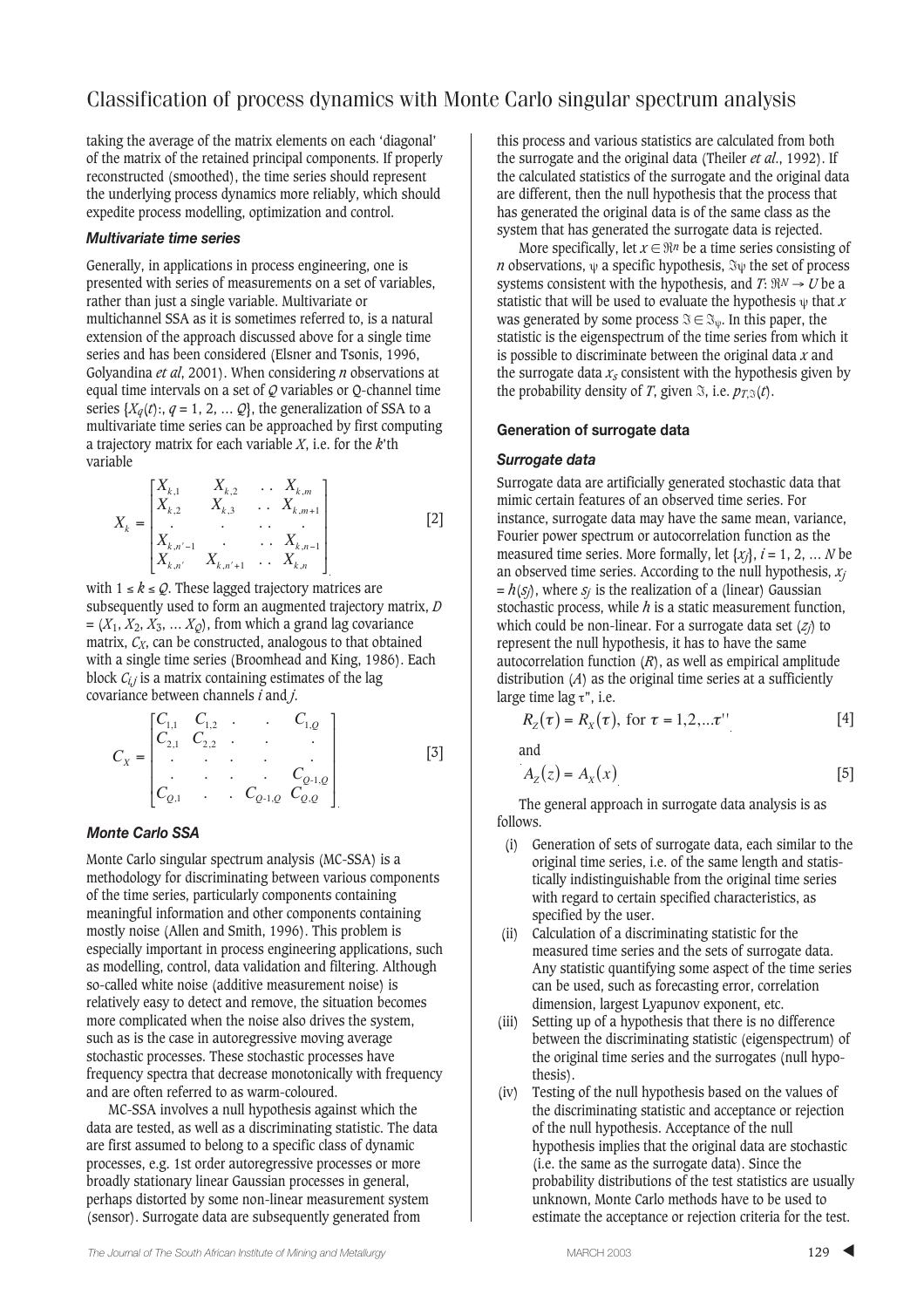Since a linear stochastic time series is completely characterized by its Fourier spectrum (or equivalently, the autocorrelation function), it should be a minimum requirement that the surrogate data and the original time series have the same power spectra (or autocorrelation functions). Assuming that the original observed time series is derived from a specific class of a linear random process, the probability distribution of the eigenspectrum is determined for an ensemble of surrogate data sets, which are just different realizations of the hypothesized linear stochastic process (Monte Carlo simulation).

In this investigation, all the surrogate data were generated by an iterative amplitude adjusted Fourier Transform algorithm, which consisted of the following steps

- (i) Generation of a normally distributed (random) data set *y*, reordered to have the same rank distribution as the observed (original) data set, *x*
- (ii) Phase-shuffling the Fourier transform of  $y$ , to create a data set *ys*,
- (iii) Rank ordering of  $y_s$  and replacing the amplitudes  $y_{si}$ with that of  $x_i$  of corresponding rank.
- (iv) Adjustment of the observations to ensure that the autocorrelation function of the surrogate data and the original data are identical. This may mean that the amplitude adjustments in the previous step have to be modified and steps (iii) and (iv) are therefore repeated until discrepancies between the amplitudes and autocorrelation are minimal.

#### **Case studies**

#### *Flow in a series of tanks*

To illustrate the use of singular spectrum analysis, consider the response of the flow of four tanks in series, the overall transfer functions of which can be described by the transfer function

$$
G(s) = 1/[(0.38s + 1)(2s + 1)(2.62s + 1)(0.1s + 1)] [6]
$$

Figure 2 shows the actual (solid line) and simulated measured (+) response to a pulsed input (broken line). The measured response was simulated by adding zero mean Gaussian noise with a standard deviation of 0.1 to the actual response. The trajectory matrix derived from the time series data consisted of 23 columns, each copy delayed by a time step of one. This matrix formed the basis from which 23 principal components were extracted.

The toroidal shape of the attractor described by the scores of the first three principal components (Figure 3) reflects the roughly periodic behaviour of the system. The loose end portrayed at the bottom left of the Figure indicates the initial transient behaviour of the system.

Surrogate data were generated from the measured response time series and confidence limits for the eigenspectrum were estimated by means of Monte Carlo simulations. These are indicated in Figures 4 and 5 for the data, including the transient response and excluding it respectively. As can be seen from Figure 4, the eigenspectrum of the non-stationary system lies outside its estimated confidence limits, suggesting that the null hypothesis of a stationary, linear Gaussian system has to be rejected. Since the system is Gaussian and linear, this rejection can only be attributed to the non-stationarity of the system. This is confirmed by the data in Figure 5, showing that the null hypothesis should be accepted if the transient part of the time series (first 100 seconds) is omitted.

#### *Autocatalysis in a continuous stirred tank reactor*

The second case study concerns an autocatalytic process in a continuous stirred tank reactor originally considered by Gray and Scott (1983, 1984) and subsequently investigated by Lynch (1992). The system is capable of producing selfsustained oscillations based on cubic autocatalysis with



**Figure 2— Actual response (solid line) of a 4th order system to a pulsed input (dashed line) and simulated observations ('+' markers)**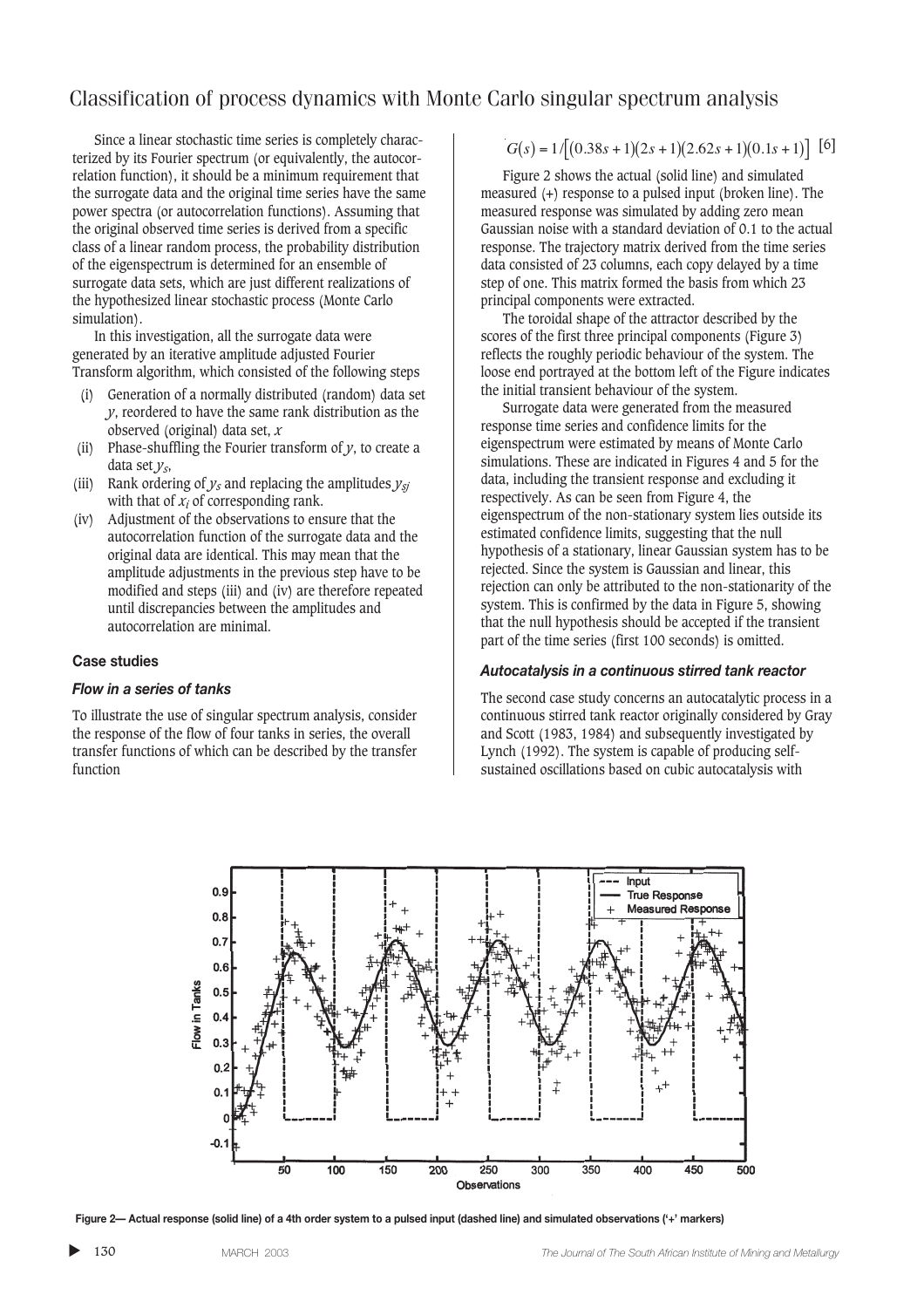

**Figure 3—Attractor of the measured response shown in Figure 2, including transient behaviour from approximately 0-100 seconds**



**Figure 4—Confidence limits of the eigenspectrum for the response ('+' markers) shown in Figure 2, with non-stationary data**

catalyst decay and proceeds mechanistically as follows.

$$
A + 2B \rightarrow 3B, \quad -r_A = k_1 c_A c_B^2
$$
  
\n
$$
B \rightarrow C, \qquad r_C = k_2 c_B
$$
  
\n
$$
D + 2B \rightarrow 3B, \quad -r_D = k_3 c_D c_B^2
$$
\n
$$
\tag{7}
$$

where *A*, *B*, *C* and *D* are the participating chemical species and  $k_1$ ,  $k_2$  and  $k_3$  the rate constants for the chemical reactions. This process is represented by the following set of ordinary differential equations.

$$
\frac{dX}{dt} = 1 - X - aXZ^{2}
$$
\n
$$
\frac{dY}{dt} = 1 - Y - bYZ^{2}
$$
\n
$$
\frac{dZ}{dt} = 1 - (1 + c)Z + daXZ^{2} + ebYZ^{2}
$$
\n[8]

where *X*, *Y*, and *Z* denote the dimensionless concentrations of species *A*, *B* and *D*, while *a*, *b* and *c* denote the Damköhler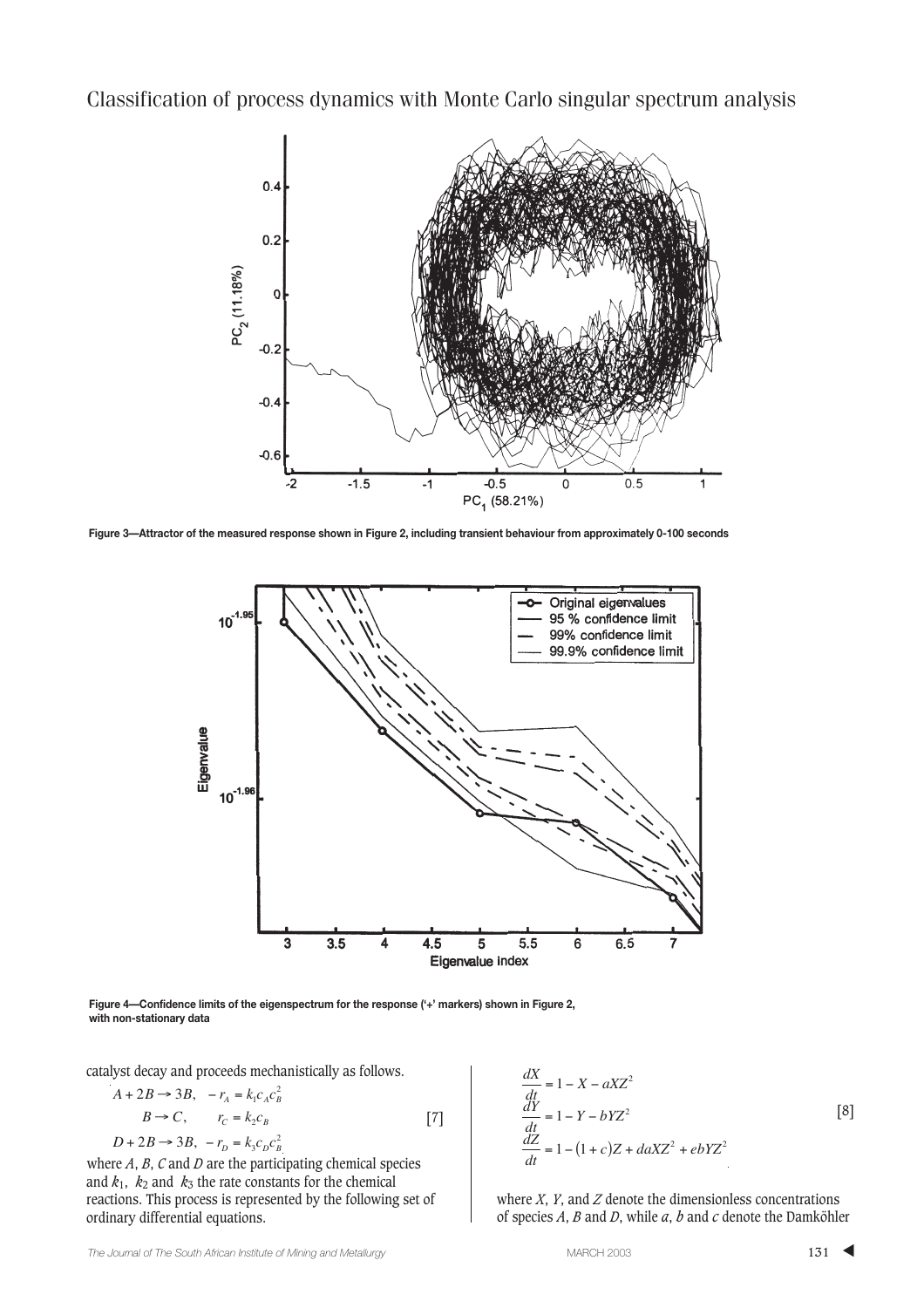

**Figure 5—Confidence limits of the eigenspectrum for the response ('+' markers) shown in Figure 2, with stationary data**

numbers for *A*, *B* and *D* respectively. The ratio of feed concentration of *A* to that of *B* is denoted by *d* and the same ratio of *D* to *B* by *e*.

The process is chaotic, with a well-defined attractor for specific ranges of the two parameters, *d* and *e*. For the settings  $a = 18000$ ;  $b = 400$ ;  $c = 80$ ;  $d = 1.5$ ;  $e = 4.2$ , and initial conditions [0, 0, 0]*T*, the set of equations was solved by using a 5th order Runge Kutta numerical method over 100 simulated seconds. This gave approximately 10 000 observations, which were resampled with a constant sampling period of 0.01 s. The *Y* state was taken as the output variable. Figure 6 shows the attractor of the process reconstructed from the process states *X*, *Y* and *Z*.

In Figure 7, the eigenspectrum and estimated confidence limits of the simulated measurements from the autocatalytic system are shown. The eigenspectrum of the original observations falls outside these confidence limits by a wide margin, owing to the non-linearity of the data (which are otherwise known to be stationary and non-Gaussian (not a stochastic time series). In practice, systems are usually contaminated with measurement noise, and not as readily classified as the previous two simulated systems. Such a system is considered in the next case study.

#### *Feed composition of a base metal flotation plant*

The data in the third case study were obtained from a South African copper flotation plant. The plant consists of a crushing section and milling circuit, followed by a magnetic separation section. The purpose of the magnetic separation is to remove the high percentage of magnetic material in the ore and thereby reduce the load on the flotation circuit. The flotation circuit itself is designed to operate with feed grades of 0.6% Cu, 9.0% Pb, 2.4% Zn and 130 g/t silver. The circuit configuration consists of two conditioners, in which sulphurous acid, two copper collectors and a frother is added.

From the two rougher banks the concentrate is circulated to the three cleaner banks, where zinc is depressed by acid in the first cleaner and lead depressed in the second and third cleaners by adding lime. The cleaner tails and the scavenger concentrate are returned to the copper feed of the flotation circuit, and these two streams make up the bulk of the feed.

The feed grades (%Cu, %Pb and %Zn) sampled every 12 minutes over a period of one month is shown in Figure 8. These data were subsequently analysed by means of singular spectrum analysis. Each of the three time series consisted of 1234 observations and these were embedded in trajectory matrices  $X_{Cu}$  ∈  $\mathfrak{R}$ 1205<sup>x</sup>29,  $X_{Pb}$  ∈  $\mathfrak{R}$ 1034<sup>x</sup>200 and  $XZ_n$  ∈  $\mathfrak{R}$ 1185<sup>x</sup>48, based on the estimated autocorrelation of each time series.

These trajectory matrices were subsequently decomposed into principal components, each with its own eigenspectrum, with upper and lower confidence limits computed from 15 surrogate data sets generated by the iterative amplitude adjusted Fourier transform algorithm. The results are shown in Figures 9–11.

As can be seen from Figure 9, the eigenspectrum of the copper data falls outside the 99% confidence limits for the eigenspectrum, which means that the null hypothesis of a stationary linear Gaussian system has to be rejected. Further analysis suggests that the data are roughly normal, as indicated by the top quantile-quantile plot in Figure 12.

The stationarity of the system can be assessed by comparing the mean of the first half of the observations with the mean of the second half in an ANOVA test. The results (with those for the other two metals) are summarized in Table I. In this Table the total sums of squares (SS) is partitioned into the sums of squares for the variables (Period 1 and Period 2), as well as the error terms. As can be seen from the results, the probability of the Pb and Zn being stationary is negligible, while that of the copper is approximately 12%. It is a crude test, but nonetheless an indication

▲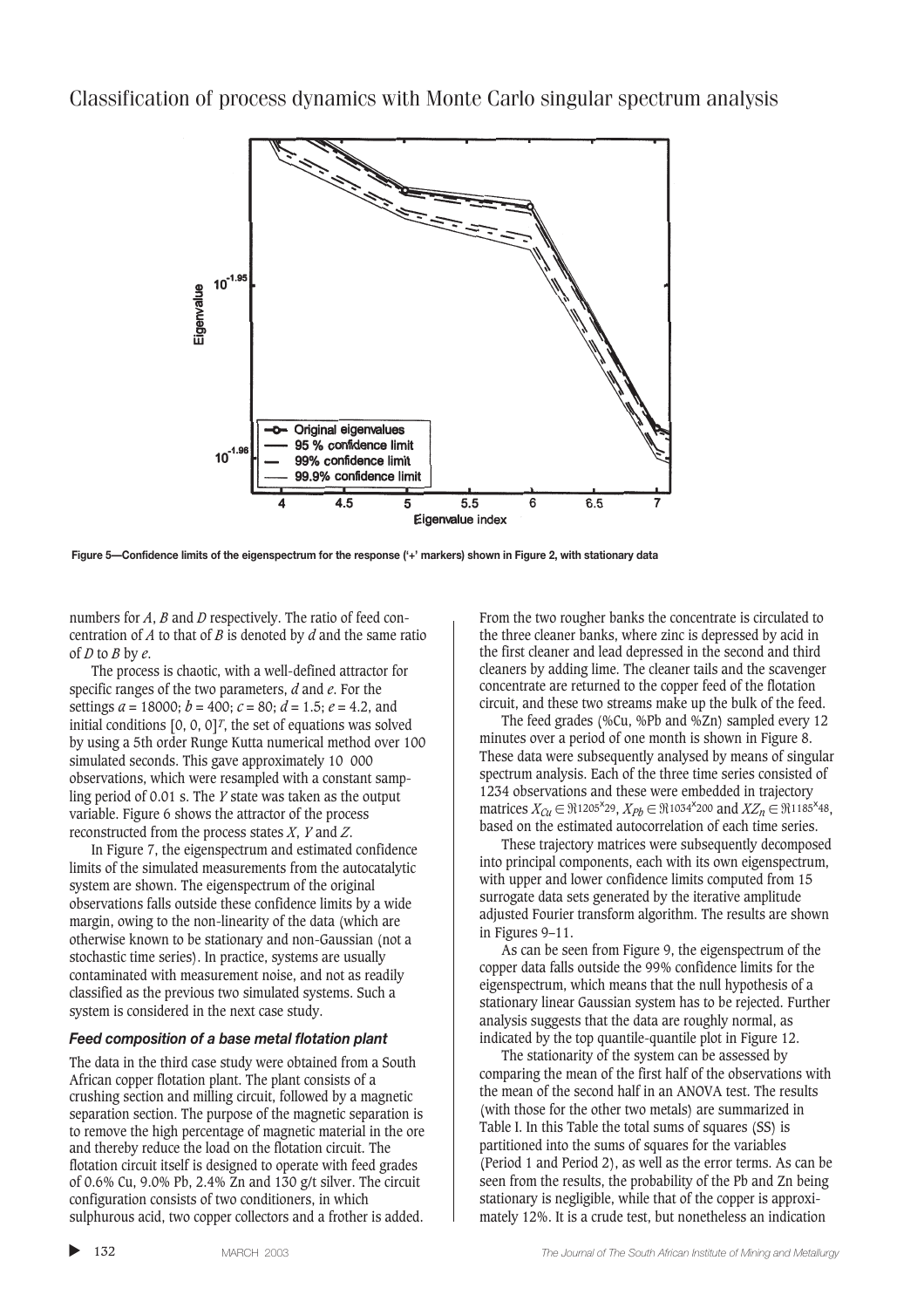

**Figure 6—Attractor of autocatalytic process constructed from process states X, Y, Z**



**Figure 7—Confidence limits of the eigenspectrum for the autocatalytic system shown in Figure 6**

of the stationarity of the data. On this basis alone, the eigenspectra of all three metals should fall outside the confidence limits generated by the Monte Carlo analyses.

Nonetheless, it can be seen from Figure 9, that the deviation of the copper eigenspectrum is larger than those of the other two metals, although it appears to be more stationary than the other two metals. This may imply that the copper data are more non-linear than the other two metals. However, these possibilities would have to be investigated further before firm conclusions would be possible.

The eigenspectrum of the %Pb falls mostly outside the confidence limits derived from the surrogate data. Although not shown, only eigenvalues 1, 3, 4, and 5 are within the limits. On this basis, these data are also not strictly stationary and Gaussian (as suggested by further analysis of the data). Characterization and analysis of the contribution of the components associated with the 1st, 2nd 4th and 5th eigenvalues of the time series is likely to shed more information on the character of the time series, but this is beyond the scope of the present investigation.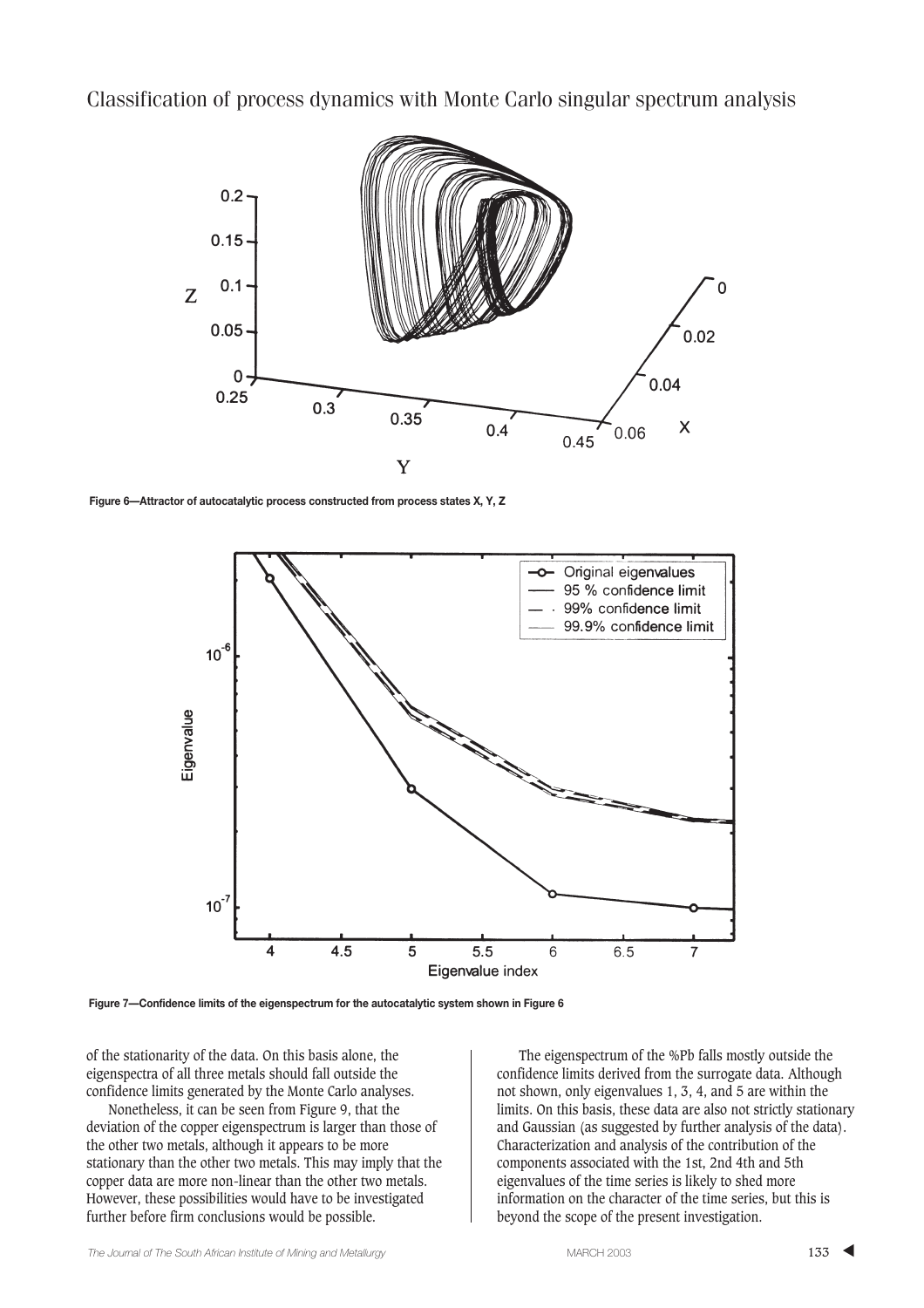

**Figure 8—Base metal grades in the feed to base metal flotation plant**



**Figure 9—Confidence limits of the eigenspectrum for the %Cu in the feed**

In the eigenspectrum of the %Zn, only eigenvalues 3, 6, 7, 8, 9, and 10 fall outside the confidence limits derived from the surrogate data. Again, strictly speaking, the data are therefore not entirely stochastic, or stationary and further tests are necessary. As with the Pb data, non-stationarity is clearly evident, the extent of which is shown by Figure 13, where most of the deviations between the first and second half of the time series can be attributed to the lead and zinc contents in the feed.

#### **Discussion and conclusions**

For a discrete time series of finite length, singular spectrum analysis makes use of the principal component decomposition of an estimate of the correlation matrix that is based on *m* lagged copies of the time series, which forms the trajectory matrix of the time series. The resultant eigenvectors form an optimal basis that is orthonormal at zero lag and permit the signal to be decomposed into its possibly oscillatory and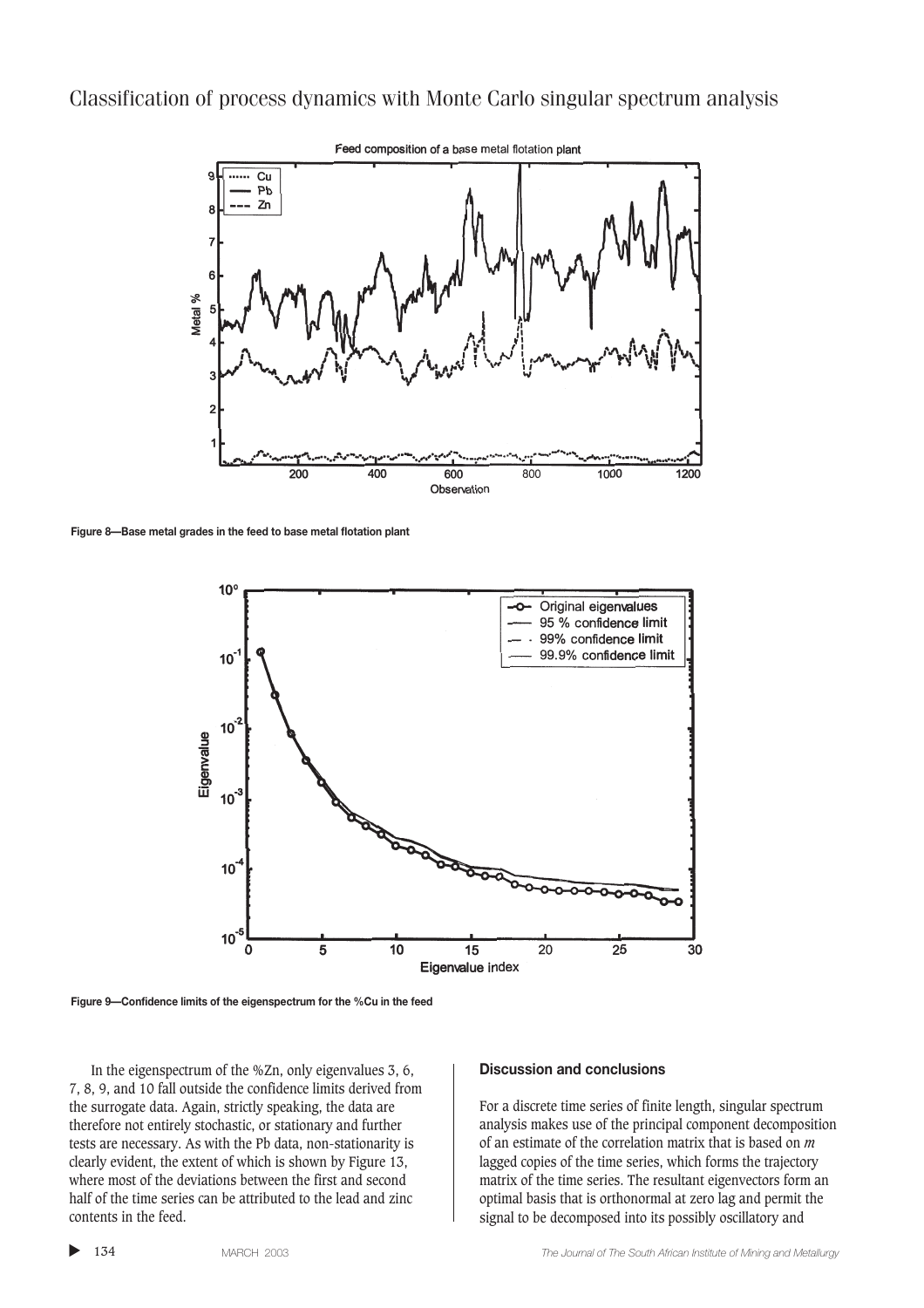

**Figure 10—Confidence limits of the eigenspectrum for the %Pb in the feed for eigenvalues 13-19**



**Figure 11—Confidence limits of the eigenspectrum for the %Zn in the feed, for eigenvalues 27–46**

aperiodic components. The eigenspectrum associated with these eigenvectors are a generalized statistic that characterizes the nature of the time series and can be used to discriminate between time series or time series components on the basis of stochasticity/determinism, linearity/nonlinearity, etc.

In this paper, the eigenspectrum as a whole was considered in the characterization of the time series. This is a very stringent approach, as the eigenspectrum consists of a ranked series of eigenvalues and more sophisticated analysis is possible by testing the individual eigenvalues. For example, the first few eigenvalues of the time series is usually associated with the trend or major variation in the time series, while eigenvalues with higher indices are associated with the fine structure (noise) of the time series. By requiring the null hypothesis to be valid for all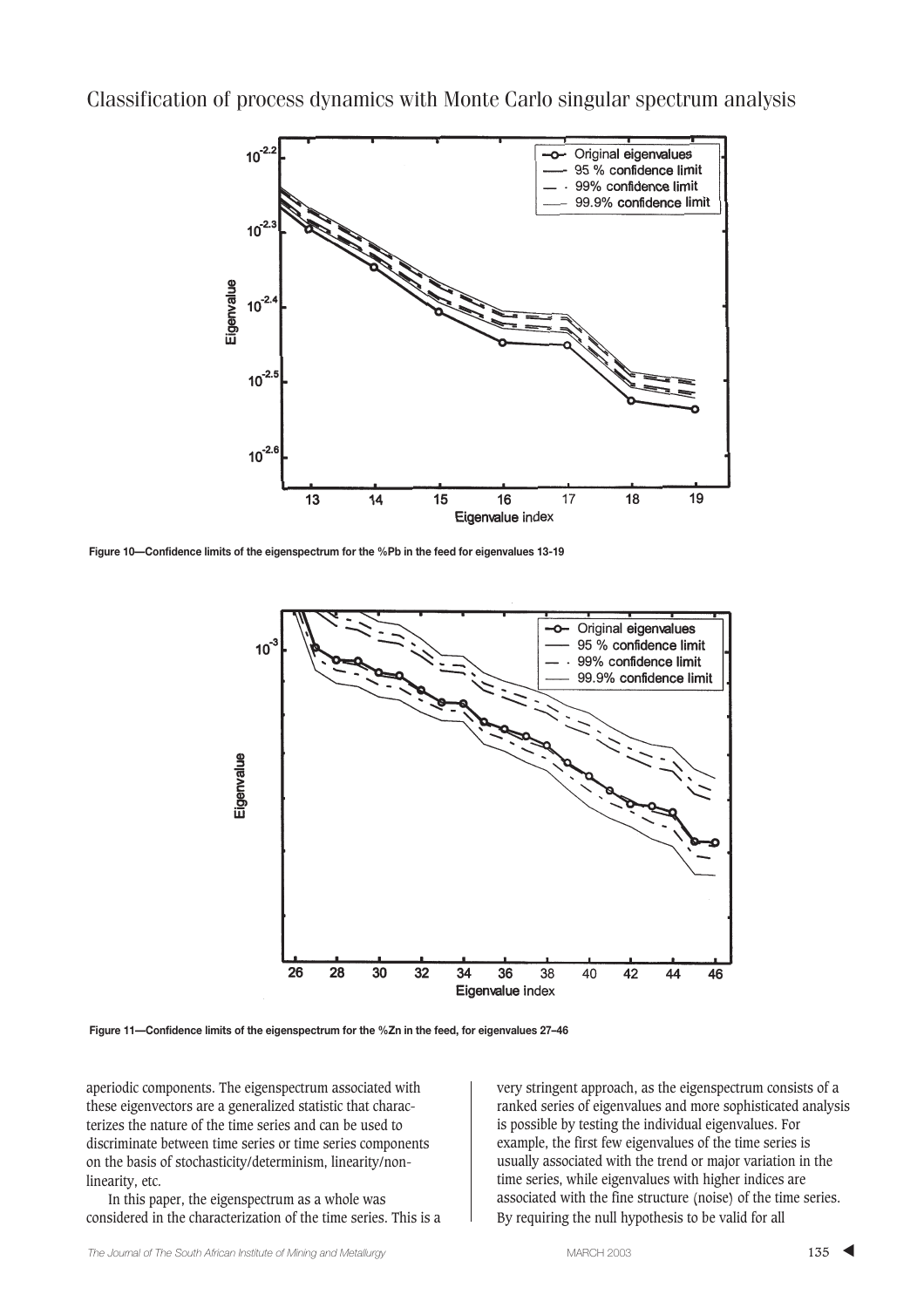

**Figure 12—Q-Q plots of Cu, Pb and Zn feed data versus standard normal**

components of the time series, it may mean that the time series is classified on the basis of the nature of its least significant components as well. Note however, that distinguishing between significant and insignificant components is not a trivial matter. Moreover, the interpretation of the statistical tests should be done very carefully, to account for possible biases in the tests and flawed surrogate data. Despite these caveats, the general approach outlines in this paper constitutes a promising route towards the classification and analysis of time series, and ultimately better system identification, process control and optimisation of plant operations through better data analysis.

#### **Acknowledgements**

Mintek's financial support for this project is gratefully acknowledged.

#### **References**

- BROOMHEAD, D.S. and KING, G.P. Extracting qualitative dynamics from experimental data. *Physica D*, 1986, 20, pp. 217–236.
- ELSNER, J.B. and TSONIS, A.A. *Singular Spectrum Analysis— A New Tool in Time Series Analysis,* 1996, Plenum Press, New York.
- GOLYANDINA, N., NEKRUTKIN, V., and ZHIGLJAVSKY, A. *Analysis of Time Series Structure – SSA and Related Techniques,* 2001, Chapman and Hall/CRC, Boca Raton.
- GRAY, P. and SCOTT, S. K. Autocatalytic reactions in the isothermal, continuous stirred tank reactor. Isolas and other forms of multi-stability, *Chemical Engineering Science,* 38, 1983. pp. 29–43.
- GRAY, P. and SCOTT, S. K. Autocatalytic reactions in the isothermal, continuous stirred tank reactor. Oscillations and instabilities in the system A + 2B  $\rightarrow$ 3B, B → *C. Chemical Engineering Science,* 39, 1984. pp. 1087–1097.
- LYNCH, D.T. Chaotic behavior of reaction systems: parallel cubic autocatalators. *Chemical Engineering Science*, 47(2), 1992. pp. 347–355.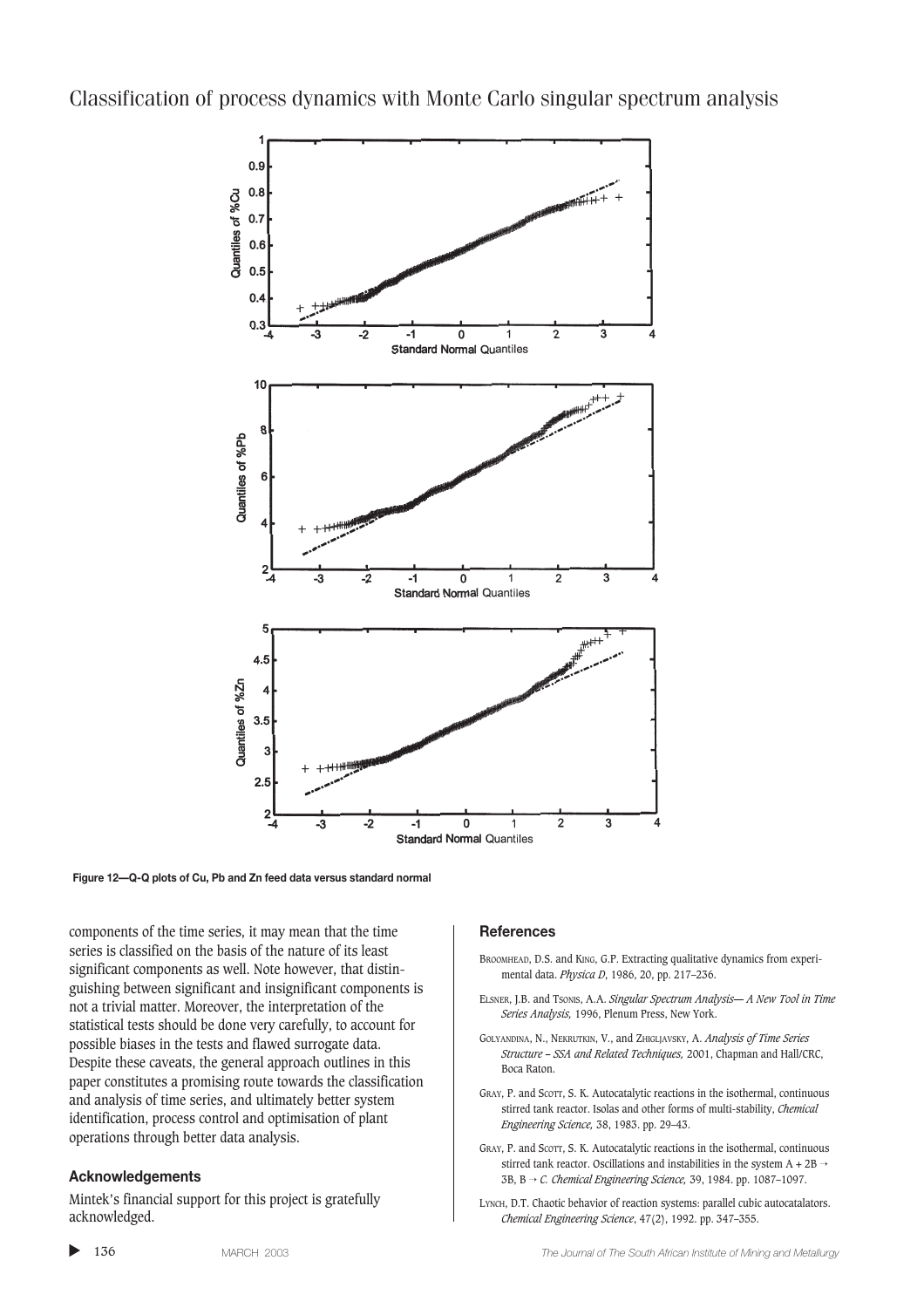

Score plot of data with 95% and 99% confidence limits

**Figure 13—Non-stationarity of the feed to the flotation plant, showing the principal component scores of the first two weeks (o) and the last two weeks of the feed (+). The 95% (broken line) and 99% (solid line) confidence limits are indicated by the ellipses containing most of the (o) data**

| Table I<br>Analysis of variance for Cu, Pb and Zn |         |           |      |           |        |          |  |  |  |
|---------------------------------------------------|---------|-----------|------|-----------|--------|----------|--|--|--|
| Cu                                                | Source  | SS        | df   | <b>MS</b> | F      | Prob>F   |  |  |  |
|                                                   | Periods | 0.0403    | 1    | 0.0403    | 6.41   | 0.012    |  |  |  |
|                                                   | Error   | 7.76      | 1232 | 0.0063    |        |          |  |  |  |
|                                                   | Total   | 7.80      | 1233 |           |        |          |  |  |  |
| Pb                                                | Source  | SS        | df   | <b>MS</b> | F      | Prob>F   |  |  |  |
|                                                   | Periods | 700.47    | 1    | 700.47    | 1268.6 | $\Omega$ |  |  |  |
|                                                   | Error   | 680.23    | 1232 | 0.5521    |        |          |  |  |  |
|                                                   | Total   | 1380.7    | 1233 |           |        |          |  |  |  |
| Zn                                                | Source  | <b>SS</b> | df   | <b>MS</b> | F      | Prob>F   |  |  |  |
|                                                   | Periods | 35.45     | 1    | 35.45     | 341.08 | $\Omega$ |  |  |  |
|                                                   | Error   | 128.06    | 1232 | 0.104     |        |          |  |  |  |
|                                                   | Total   | 163.52    | 1233 |           |        |          |  |  |  |

- PEREIRA, W.C.D.A. and MACIEL, C.D. Performance of ultrasound echo decomposition using singular spectrum analysis. *Ultrasound in Medicine and Biology*, 2001, 27(9), pp. 1231–1238.
- Róż YŃSKI, G., LARSON, M., and PRUSZAK, Z. Forced and self-organized shoreline response for a beach in the southern Baltic Sea determined through singular spectrum analysis. *Coastal Engineering*, 2001, 43, pp. 41–58.
- THEILER, J., EUBANK, E., LONGTIN, A., and GALDRIKIAN, B. Testing for non-linearity in time series: The method of surrogate data. *Physica D*, 58, 1992. pp. 77–94.
- VAUTARD, R. and GHIL, M. Singular spectrum analysis in nonlinear dynamics, with applications to paleoclimatic time series. *Physica D*, 1989, 35, pp. 395–424.
- VAUTARD, R., YIOU, P., and GHIL, M. Singular spectrum analysis: A toolkit for short, noisy, chaotic signals. *Physica D*, 1992, 58, pp. 95–126. ◆